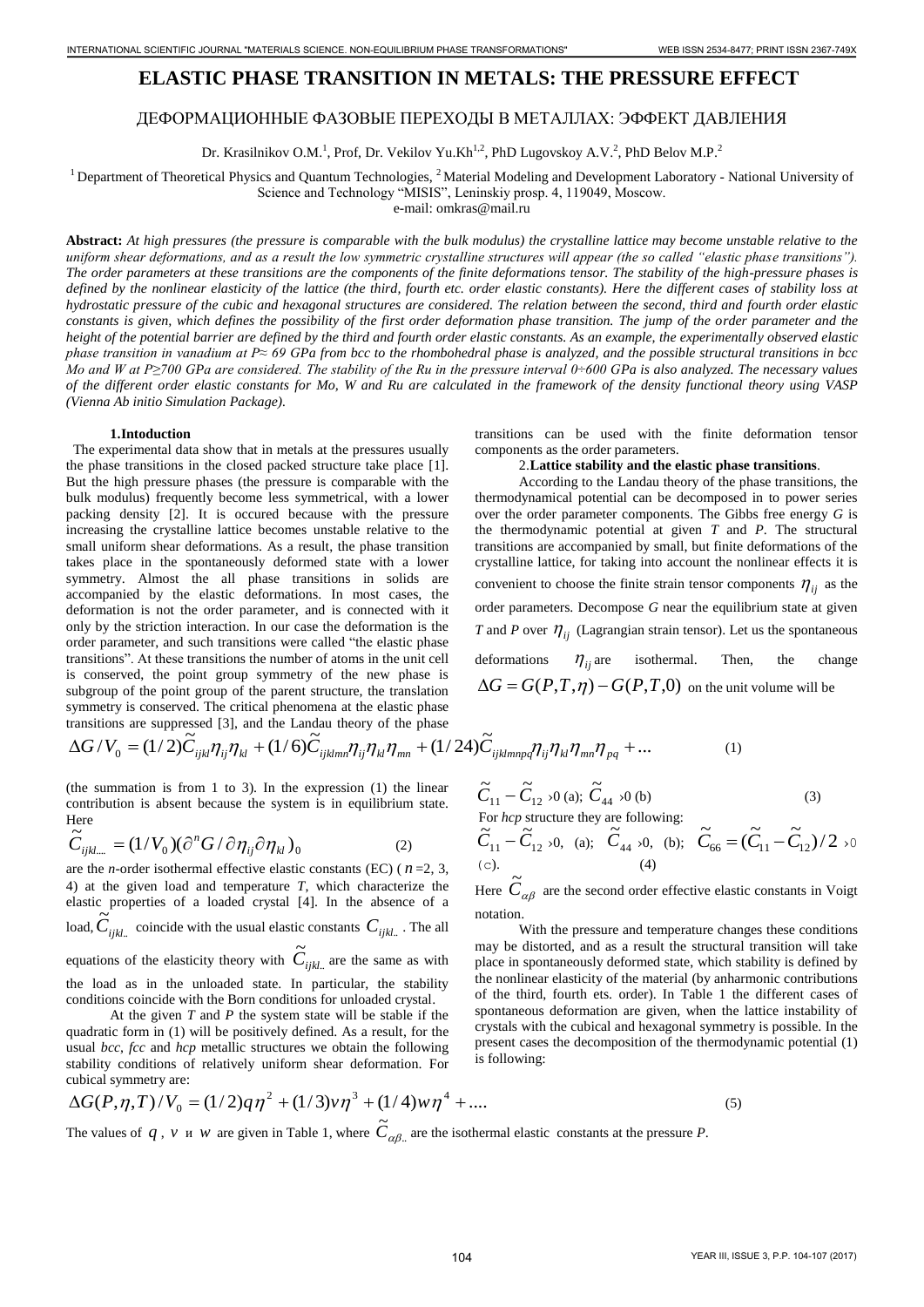|                                                                                                                                                                                                                                                                                                                                                                                                                                                                                                                                                                                                                                                                                                                                                                                                                                                                                                                                                                                                                                                                                                                                                                                                                                             | INTERNATIONAL SCIENTIFIC JOURNAL "MATERIALS SCIENCE. NON-EQUILIBRIUM PHASE TRANSFORMATIONS" |                                            |                                                                                                                                                        |                                                                                                                                                                                                                                                                                                                                                                                                                                                                                                                                                                                                                                                                                                                                                                                                                                                                                                                                                                                                                                                                                                                              | WEB ISSN 2534-8477; PRINT ISSN 2367-749X                                   |  |
|---------------------------------------------------------------------------------------------------------------------------------------------------------------------------------------------------------------------------------------------------------------------------------------------------------------------------------------------------------------------------------------------------------------------------------------------------------------------------------------------------------------------------------------------------------------------------------------------------------------------------------------------------------------------------------------------------------------------------------------------------------------------------------------------------------------------------------------------------------------------------------------------------------------------------------------------------------------------------------------------------------------------------------------------------------------------------------------------------------------------------------------------------------------------------------------------------------------------------------------------|---------------------------------------------------------------------------------------------|--------------------------------------------|--------------------------------------------------------------------------------------------------------------------------------------------------------|------------------------------------------------------------------------------------------------------------------------------------------------------------------------------------------------------------------------------------------------------------------------------------------------------------------------------------------------------------------------------------------------------------------------------------------------------------------------------------------------------------------------------------------------------------------------------------------------------------------------------------------------------------------------------------------------------------------------------------------------------------------------------------------------------------------------------------------------------------------------------------------------------------------------------------------------------------------------------------------------------------------------------------------------------------------------------------------------------------------------------|----------------------------------------------------------------------------|--|
|                                                                                                                                                                                                                                                                                                                                                                                                                                                                                                                                                                                                                                                                                                                                                                                                                                                                                                                                                                                                                                                                                                                                                                                                                                             | $(4, 5, 6)$ structures                                                                      |                                            |                                                                                                                                                        | <b>Table 1.</b> Elastic phase transitions under pressure in crystals with cubical (1, 2, 3) and hexagonal                                                                                                                                                                                                                                                                                                                                                                                                                                                                                                                                                                                                                                                                                                                                                                                                                                                                                                                                                                                                                    |                                                                            |  |
| Nº                                                                                                                                                                                                                                                                                                                                                                                                                                                                                                                                                                                                                                                                                                                                                                                                                                                                                                                                                                                                                                                                                                                                                                                                                                          | Spontaneous<br>deformation                                                                  | q                                          | ν                                                                                                                                                      | w                                                                                                                                                                                                                                                                                                                                                                                                                                                                                                                                                                                                                                                                                                                                                                                                                                                                                                                                                                                                                                                                                                                            | The change of<br>symmetry after<br>transition                              |  |
| 1                                                                                                                                                                                                                                                                                                                                                                                                                                                                                                                                                                                                                                                                                                                                                                                                                                                                                                                                                                                                                                                                                                                                                                                                                                           | $-\eta_{11}=-\eta_{22}=$<br>$= 0.5 \eta_{33} = \eta$                                        |                                            | $6(\widetilde{C}_{11}-\widetilde{C}_{12})\left \begin{array}{cc}3(\widetilde{C}_{111}-3\widetilde{C}_{112}+\\+2\widetilde{C}_{123})\end{array}\right $ | $3(\tilde{C}_{1111}-4\tilde{C}_{1112}+$<br>+ $3\tilde{C}_{1122}$ )                                                                                                                                                                                                                                                                                                                                                                                                                                                                                                                                                                                                                                                                                                                                                                                                                                                                                                                                                                                                                                                           | $\Gamma_c \rightarrow \Gamma_a$<br>$\Gamma_c^f, \Gamma_c^v \to \Gamma_q^v$ |  |
| 2                                                                                                                                                                                                                                                                                                                                                                                                                                                                                                                                                                                                                                                                                                                                                                                                                                                                                                                                                                                                                                                                                                                                                                                                                                           | $\eta_{11} = -\eta_{22} = \eta$                                                             | $2(\tilde{C}_{11}-\tilde{C}_{12})$         | $v\eta^3 = 0^{1}$                                                                                                                                      | $(\tilde{C}_{1111} - 4\tilde{C}_{1112} +$<br>$+ \, 3 \widetilde{C}_{1122}) / 3$                                                                                                                                                                                                                                                                                                                                                                                                                                                                                                                                                                                                                                                                                                                                                                                                                                                                                                                                                                                                                                              | $\Gamma_c \rightarrow \Gamma_0$<br>$\Gamma_c^f, \Gamma_c^v \to \Gamma_0^v$ |  |
| 3                                                                                                                                                                                                                                                                                                                                                                                                                                                                                                                                                                                                                                                                                                                                                                                                                                                                                                                                                                                                                                                                                                                                                                                                                                           | $\eta_{12} = \eta_{13} =$<br>$=\eta_{23}=\eta/2$                                            | $3\tilde{C}_{44}$                          | $3\tilde{C}_{456}$                                                                                                                                     | $(\tilde{C}_{4444} + 6\tilde{C}_{4455})/2$                                                                                                                                                                                                                                                                                                                                                                                                                                                                                                                                                                                                                                                                                                                                                                                                                                                                                                                                                                                                                                                                                   | $\Gamma_c, \Gamma_c^f, \Gamma_c^v \rightarrow$<br>$\Gamma_{rh}$            |  |
| 4                                                                                                                                                                                                                                                                                                                                                                                                                                                                                                                                                                                                                                                                                                                                                                                                                                                                                                                                                                                                                                                                                                                                                                                                                                           | $\eta_{11} = -\eta_{22} = \eta$                                                             | $\tilde{C}_{11} - \tilde{C}_{12}$          | $2(\tilde{C}_{111}-\tilde{C}_{222})/3$                                                                                                                 | $2\tilde{C}_{6666}/3$                                                                                                                                                                                                                                                                                                                                                                                                                                                                                                                                                                                                                                                                                                                                                                                                                                                                                                                                                                                                                                                                                                        | $\Gamma_h \to \Gamma_o^b$                                                  |  |
| 5                                                                                                                                                                                                                                                                                                                                                                                                                                                                                                                                                                                                                                                                                                                                                                                                                                                                                                                                                                                                                                                                                                                                                                                                                                           | $\eta_{23}(\eta_{13}) = \eta$                                                               | $\widetilde{C}_{\underline{44}}$           | $\boldsymbol{0}$                                                                                                                                       | $2\tilde{C}_{4444}/3$                                                                                                                                                                                                                                                                                                                                                                                                                                                                                                                                                                                                                                                                                                                                                                                                                                                                                                                                                                                                                                                                                                        | $\Gamma_h \to \Gamma_m$                                                    |  |
| 6                                                                                                                                                                                                                                                                                                                                                                                                                                                                                                                                                                                                                                                                                                                                                                                                                                                                                                                                                                                                                                                                                                                                                                                                                                           | $\eta_{12} = \eta$                                                                          | $\overline{\tilde{C}_{11}-\tilde{C}_{12}}$ | $\boldsymbol{0}$                                                                                                                                       | $2\tilde{C}_{6666}/3$                                                                                                                                                                                                                                                                                                                                                                                                                                                                                                                                                                                                                                                                                                                                                                                                                                                                                                                                                                                                                                                                                                        | $\Gamma_h \rightarrow \Gamma_o^b$                                          |  |
| 1) due to the deformation symmetry                                                                                                                                                                                                                                                                                                                                                                                                                                                                                                                                                                                                                                                                                                                                                                                                                                                                                                                                                                                                                                                                                                                                                                                                          |                                                                                             |                                            |                                                                                                                                                        |                                                                                                                                                                                                                                                                                                                                                                                                                                                                                                                                                                                                                                                                                                                                                                                                                                                                                                                                                                                                                                                                                                                              |                                                                            |  |
| Here also the possible variants of the structural transitions in $bcc$ ,<br>fcc and hcp lattices due to the stability loss relative to the shear<br>deformations are given, which were obtained by the theoretical<br>group analyses of the Brave lattices symmetry. If the third order<br>contribution in $(5)$ is equal zero (cases 2, 5 and 6), then the second<br>order phase transition can take place when the appropriate stability<br>condition is distorted.<br>$f(a, x) = a \cdot \frac{x^2}{2} - \frac{x^3}{3} + \frac{x^4}{4}$ , (6)                                                                                                                                                                                                                                                                                                                                                                                                                                                                                                                                                                                                                                                                                            |                                                                                             |                                            |                                                                                                                                                        | Now will consider the equation (5) when the third order<br>contribution is not zero (the cases 1, 3 and 4). The calculations of<br>EC show that usually far from the loss of stability point, q and $W$<br>are positive, but $V$ is negative. The equation (5) contains the three<br>parameters, which depend on $P$ and $T$ , but dividing the both parts of<br>the equation on $G_0 = v^4 / w^3$ , we will get the dimensionless<br>equation with one coefficient [4]                                                                                                                                                                                                                                                                                                                                                                                                                                                                                                                                                                                                                                                      |                                                                            |  |
| where $f(a, x) = \Delta G / (V_0 G_0)$ , $x = (w/v)\eta$ , $a = qw/v^2$<br>(7)                                                                                                                                                                                                                                                                                                                                                                                                                                                                                                                                                                                                                                                                                                                                                                                                                                                                                                                                                                                                                                                                                                                                                              |                                                                                             |                                            |                                                                                                                                                        |                                                                                                                                                                                                                                                                                                                                                                                                                                                                                                                                                                                                                                                                                                                                                                                                                                                                                                                                                                                                                                                                                                                              |                                                                            |  |
| The coefficient $\alpha$ takes into account the 2, 3 and 4 order<br>ECs changes with $P$ and $T$ . The equation (6) has the different<br>maximums and minimums depending on its value (see Fig 1). The<br>value of $\alpha$ for the first order transition is found from the solution<br>of the system of equations $f(a, x) = 0$ and $\partial f / \partial x = 0$ . As a<br>result, $a = 2/9$ . For this value the function (6) has the two<br>minimums corresponding $x=0$ and $x=2/3$ and the<br>maximum at $x = 1/3$ (see Fig 1, curve 3). The value of the<br>potential barrier and the jump of the order parameter in this<br>transition can be estimated from the relations (6) and (7). The result,<br>we will get<br>$\Delta G/V_0 = (1/324)(v^4/w^3); \eta = 2v/(3w)$<br>(8)<br><b>Now</b><br>we'll<br>define<br>the<br>change<br>entropy<br>$\Delta S = -(1/V_0)(\partial \Delta G / \partial T)_P$ at the elastic phase transition<br>states connected by the deformation<br>between the two<br>$\eta = (2\nu/3w)$ . Substituting $\eta$ in to the formula (5) for Gibbs<br>potential and taking the derivative over the temperature, we'll find<br>$\Delta S$ till the fourth order degree over the order parameter. With the |                                                                                             |                                            |                                                                                                                                                        | known $\Delta S$ , we'll find the latent transition heat $\Delta Q = T \Delta S$ . So<br>the height of the potential barrier, the order parameter jump ,the<br>entropy change and the latent heat of transition are defined by the<br>relations between the third and fourth order elastic constants, e.g.by<br>the nonlinear elasticity of the crystalline lattice. It is seen from the<br>expression for the parameter $a$ (see (7)), that the first order phase<br>transition can take place at rather big values of $q$ (corresponding<br>second order EC), if the value of $\nu$ is approximately equal to $\nu$<br>(the third order anharmonism contribution is comparable with the<br>fourth order contribution).<br>If $0\langle a\langle (2/9), \text{ then } f(a,x) \rangle$ has besides the metastable<br>minimum has the stable minimum at $x$ ) $2/3$ with the maximum<br>$f(a, x)$ of or x between these minima (Fig 1, curve 4). As a<br>result, the first order phase transition close to the second order will<br>take place, because the potential barrier height is decreased with<br>decreasing of $a$ . |                                                                            |  |
|                                                                                                                                                                                                                                                                                                                                                                                                                                                                                                                                                                                                                                                                                                                                                                                                                                                                                                                                                                                                                                                                                                                                                                                                                                             |                                                                                             |                                            |                                                                                                                                                        |                                                                                                                                                                                                                                                                                                                                                                                                                                                                                                                                                                                                                                                                                                                                                                                                                                                                                                                                                                                                                                                                                                                              |                                                                            |  |
|                                                                                                                                                                                                                                                                                                                                                                                                                                                                                                                                                                                                                                                                                                                                                                                                                                                                                                                                                                                                                                                                                                                                                                                                                                             |                                                                                             |                                            | 105                                                                                                                                                    |                                                                                                                                                                                                                                                                                                                                                                                                                                                                                                                                                                                                                                                                                                                                                                                                                                                                                                                                                                                                                                                                                                                              | YEAR III, ISSUE 3, P.P. 104-107 (2017)                                     |  |

*Table 1. Elastic phase transitions under pressure in crystals with cubical (1, 2, 3) and hexagonal (4, 5, 6) structures* 

$$
f(a, x) = a \cdot \frac{x^2}{2} - \frac{x^3}{3} + \frac{x^4}{4}, \quad (6)
$$
  
where  $f(a, x) = \Delta G / (V_0 G_0), x = (w/v)\eta, a = qw/v^2$ 

$$
\Delta G/V_0 = (1/324)(v^4/w^3); \eta = 2v/(3w) \qquad (8)
$$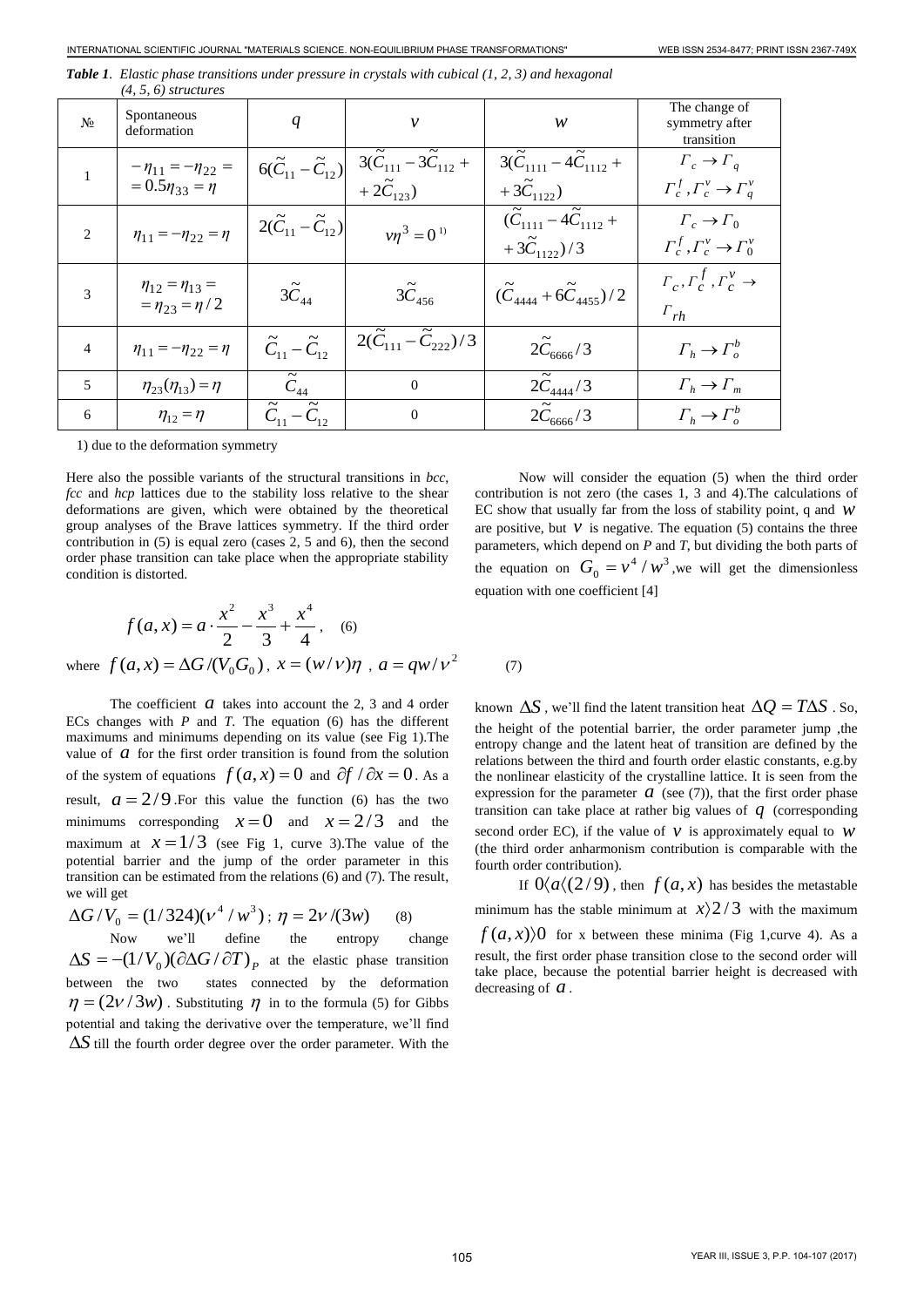

*Fig 1.The dimentionless Gibbs potential (6) at different values of*  $a$  *: 1.*  $a$  *=1/4, 2.*  $a$  *= 2.1/93.* $a$  *= 2/9.4.*  $a$  *= 1.4/9.* 

The first order phase transition can take place at  $0 \langle a \leq \frac{\overline{a}}{9} \rangle$  $0 \langle a \leq \frac{2}{\epsilon}$ , or

for the elastic constants  $0\langle qw \leq \frac{2}{x}v^2 \rangle$ 9  $0\langle qw \leq \frac{2}{\epsilon}v$ 

Thus, the data for the second-forth order EC at the different pressures are needed to analyze the elastic phase transitions. The experimental data for the different order elastic constants at the high pressures are practically absent. But the second and higher order EC at the different pressures can be obtained from the "first principles" calculations in the framework of DFT. We

have described the calculation method of the second-forth order EC for cubical and hexagonal crystals in the papers [5,6].

## 3.**The EC of the refractory metals at high pressures.**

Vanadium. The structural phase transition under pressure from *bcc* to rhombohedral structure was found at  $P = 69$  *GPa* and the room temperature [7]. The authors of [7] explain it by softening of EC  $C_{44}$  $\widetilde{C}_{44}$  (  $\widetilde{C}_{44}$  $\tilde{C}_{44}$  becomes negative in the investigated pressure range) and connect the absence of the volume jump with the second order transition. The softening of  $C_{44}$  $\tilde{C}_{44}$  (it becomes negative) was found also in framework of the first principles calculations (see, for example [9]). It is possible to estimate from [9] the value of  $\alpha$  (see (6) and (7)) at the different pressures (*T=OK*) near the phase transition point (50 - 70 *GPа*), using the results of the second - forth order ECs calculations. In a result, we have: at  $P \approx 68$  *GPa*, the *a* becomes equal to the critical value 2/9, and the *bcc* structure  $(\Gamma_c^{\text{v}})$  can experience the structural transition to the rhombohedral phase ( $\varGamma_{\rm rh}$ ), (see Table 1, line 3).From (8) it is possible to obtain the jump of the order parameter  $\eta_{12} = \eta_{13} = \eta_{23} = \eta/2 = (1/3)(|\nu|/w) = 0.0075$  at this

transition. The small value of the order parameter means that it is the first order transition, close to the second order. The calculation results are in a good agreement with the experimental data [7].

Molybdenum. The effective EC of Mo in the pressure interval 0-1400 *GPa* (*T=0K*), which were obtained in our work

[9], are given on Fig 2-4. It is seen on Fig 2, that  $\tilde{C}'$  at P > 500 *GPa* is strongly softened (this is the precursor of the phase transition) and passes the zero at P= 1400 *GPa*  $(V/V_0 \approx 0.42)$ . The *bcc* lattice at these experiences the phase transition to a tetragonal or orthorhombic structure (the stability condition (2b) is distorted). But according to [10, 11] the *bcc*  molybdenum structure at  $P \approx 700$  *GPa* (*T*=*0K*) becomes thermodynamically unstable and should transform in *fcc* or hexagonal phase. The estimations of the coefficient  $a$  (see (6)) show, that at these pressures its exceeds the critical value 2/9, when the first order phase transition can take place. The results of the stability criteria (3) and (4) calculations for f*cc* and *hcp* structures of molybdenum are given on Fig 3 and 4. It is seen that at the normal (atmospherically) pressure these structures are unstable relative to the shear deformations ( $C_{44}$  $\tilde{C}_{44}$  <0 и  $\tilde{C}'$  <0)). They are stabilized only at the high pressures:  $hcp$  at  $P \ge 150$ *GPa*, *fcc* at  $P \ge 300$ . As can be seen from Fig. 3 and 4, from the point of view of resistance to homogeneous deformation of the hexagonal structure is more preferable. The small  $\tilde{C}'$  value creates the small energetic barrier for this structural transformation. The transition will be of the first kind and occurs before a phonon mode in the original lattice becomes unstable. Thus, the structural transition in Mo in the *hcp* phase must occur before the EC  $\tilde{C}'$  will become zero. 106 INTERNATIONAL SCIENCE CONTRACTOR CONTRACTOR CONTRACTOR CONTRACTOR CONTRACTOR CONTRACTOR CONTRACTOR CONTRACTOR CONTRACTOR CONTRACTOR CONTRACTOR CONTRACTOR CONTRACTOR CONTRACTOR CONTRACTOR CONTRACTOR CONTRACTOR CONTRACT

These considerations apply to tungsten. Elastic constants of  $2 - 4$  order in *bcc* – W and their analysis is given in [12]. EC  $\tilde{C}'$  also demonstrates a tendency to soften, although at higher pressures.

Ruthenium. Elastic constants  $\tilde{C}'$  and  $\tilde{C}_{44}$  $\widetilde{C}_{44}$  *hcp* Ru grow monotonically in the range of 0-600 *GPa* [6]. Thus, the *hcp* structure of ruthenium remains mechanically stable in the investigated pressure interval.